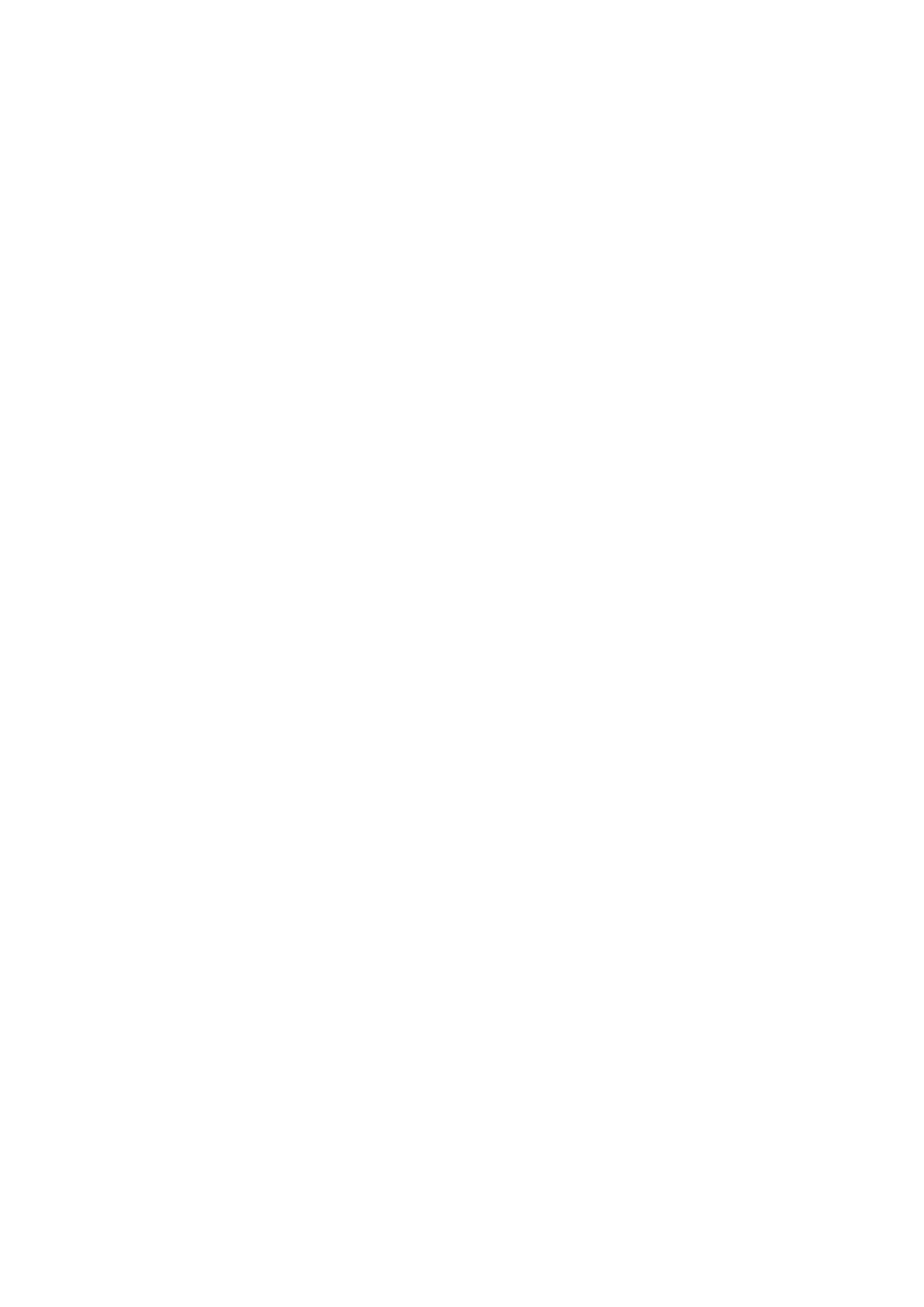

Ellan Vannin

## **TOWN AND COUNTRY PLA NNING (AMENDMENT) ACT 2019**

| Index                              |                                                                  |    |  |
|------------------------------------|------------------------------------------------------------------|----|--|
| <b>Section</b>                     |                                                                  |    |  |
| <b>PART 1 - INTRODUCTORY</b>       | <u> 1989 - Johann John Stone, Amerikaansk politiker (</u>        | 5  |  |
| 1                                  |                                                                  |    |  |
| 2                                  |                                                                  |    |  |
|                                    | <b>PART 2 - TOWN AND COUNTRY PLANNING ACT 1999 AMENDED</b>       | 6  |  |
| 3                                  |                                                                  |    |  |
|                                    | DIVISION 1 - NATIONAL POLICY DIRECTIVES                          | 6  |  |
| $\overline{4}$                     |                                                                  |    |  |
| 5                                  |                                                                  |    |  |
| 6<br>7                             |                                                                  |    |  |
| 8                                  |                                                                  |    |  |
|                                    | DIVISION 2 - DEVELOPMENT PROCEDURE ORDERS                        | 6  |  |
| 9                                  | DIVISION 3 - REFERRAL OF APPLICATIONS TO THE COUNCIL OF          |    |  |
| <b>MINISTERS</b>                   |                                                                  | 7  |  |
| 10                                 |                                                                  |    |  |
|                                    | DIVISION 4 - COMMUNITY INFRASTRUCTURE LEVY                       | 7  |  |
| 11                                 |                                                                  |    |  |
| 12                                 |                                                                  |    |  |
| DIVISION 5 - PLANNING COMMITTEE    |                                                                  | 9  |  |
| 13                                 |                                                                  |    |  |
| 14                                 | Section 45 amended - planning authority and planning committee 9 |    |  |
| DIVISION 6 - OUTSIDE ORGANISATIONS |                                                                  | 9  |  |
| 15                                 |                                                                  |    |  |
| DIVISION 7 - GENERAL IMPORTANCE    |                                                                  | 10 |  |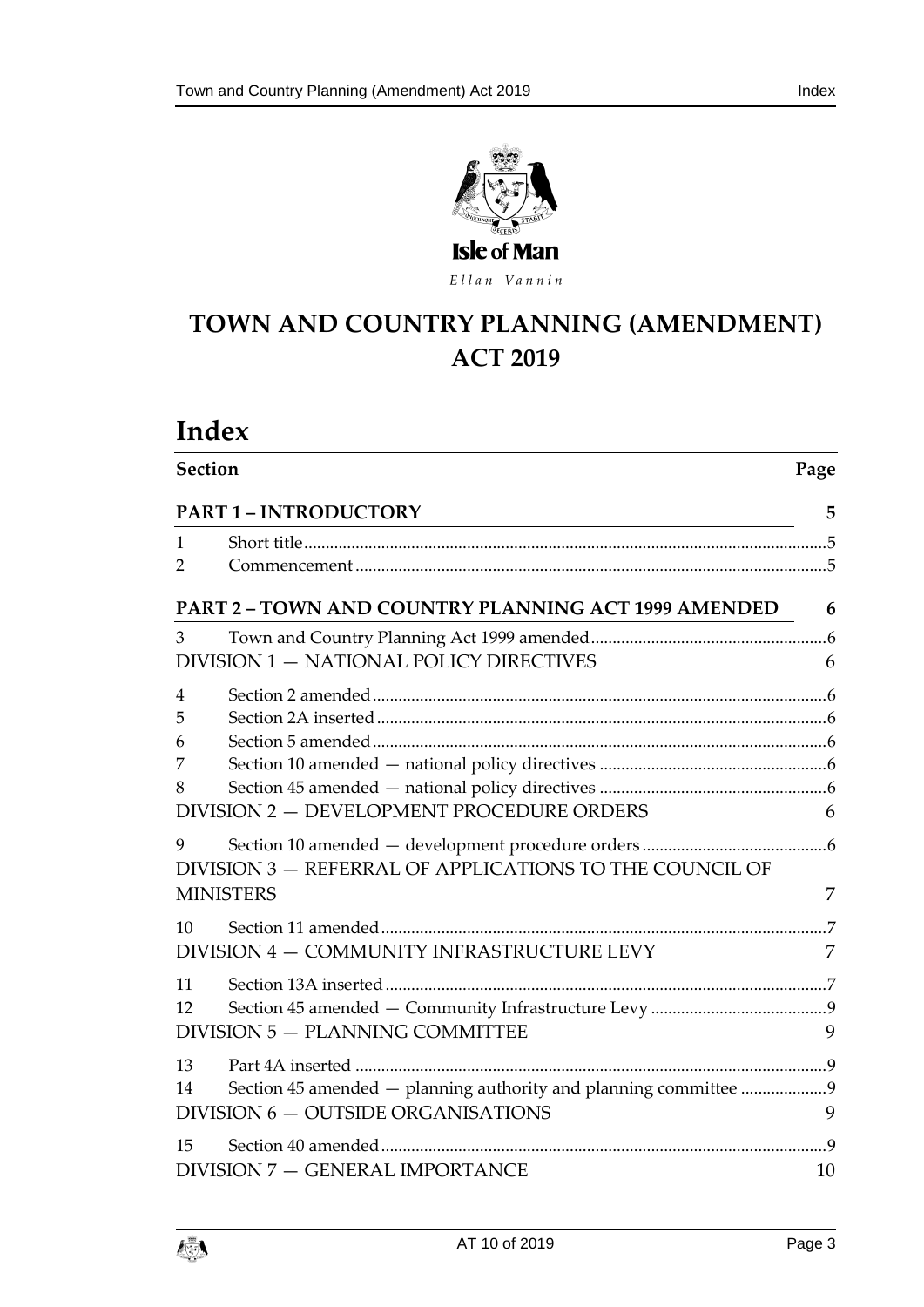| 16<br>17        |                             |    |  |
|-----------------|-----------------------------|----|--|
|                 | <b>PART 3 - GENERAL</b>     | 10 |  |
| 18              |                             |    |  |
| <b>ENDNOTES</b> |                             | 11 |  |
|                 | TABLE OF ENDNOTE REFERENCES |    |  |

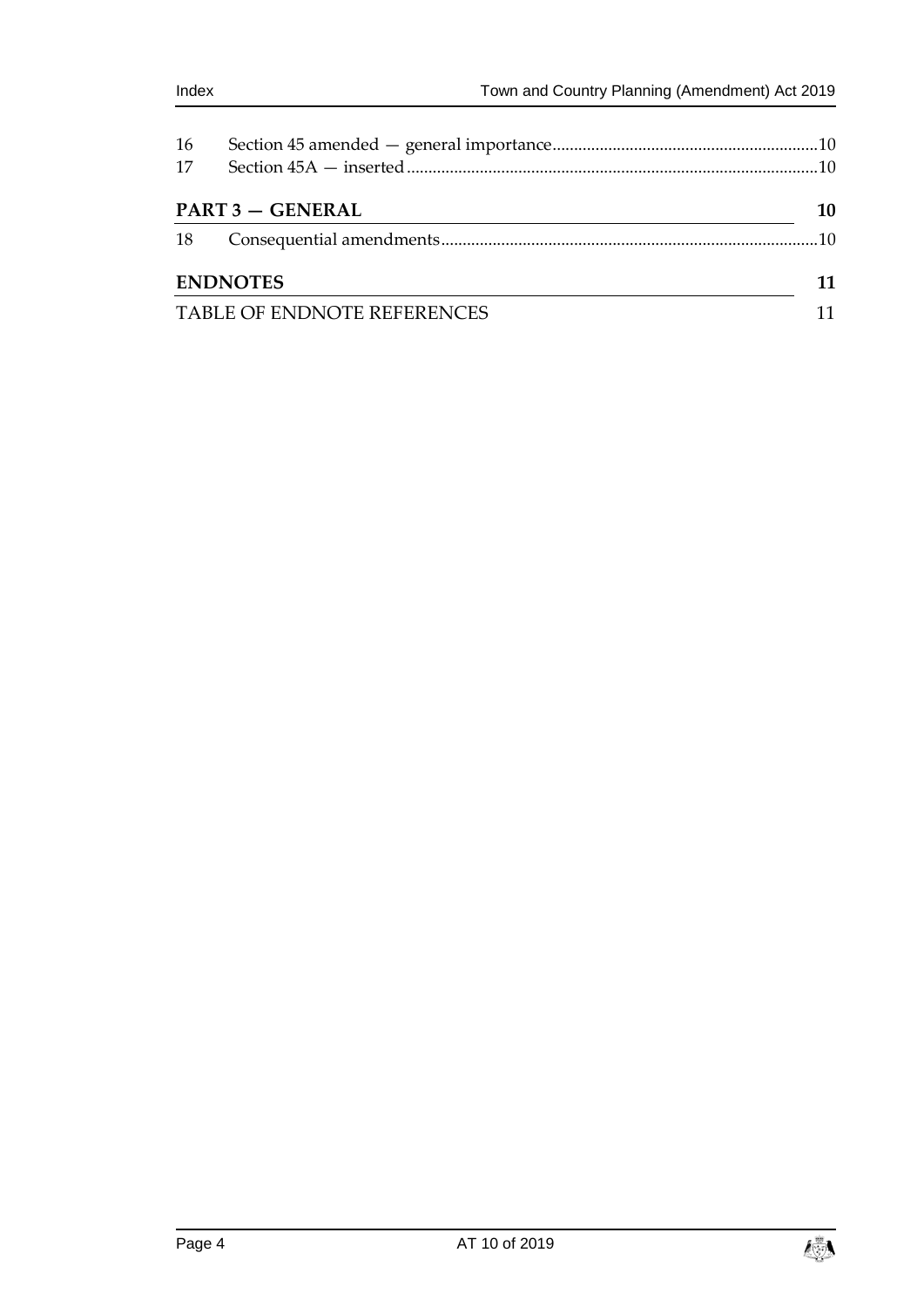

Ellan Vannin

## **TOWN AND COUNTRY PLA NNING (AMENDMENT) ACT 2019**

*Signed in Tynwald: 8 October 2019 Received Royal Assent: 8 October 2019 Announced to Tynwald: 8 October 2019*

**AN ACT** to amend the Town and Country Planning Act 1999 to make provision for national policy directives; to clarify the matters for which provision may be made in a development procedure order; to clarify the circumstances in which an application for planning approval may be referred to the Council of Ministers; to require that any independent inspector's report relevant to such a referral be laid before Tynwald; to provide an enabling power for a community infrastructure levy; to provide for the constitution of the planning committee; to amend section 40 of that Act; to define general importance; and for connected purposes.

<span id="page-4-0"></span>**BE IT ENACTED** by the Queen's Most Excellent Majesty, by and with the advice and consent of the Council and Keys in Tynwald assembled, and by the authority of the same, as follows:—

### **PART 1 – INTRODUCTORY**

#### <span id="page-4-1"></span>**1 Short title**

The short title of this Act is the Town and Country Planning (Amendment) Act 2019.

#### <span id="page-4-2"></span>**2 Commencement**

(1) This Act (other than section [1](#page-4-1) and this section) comes into operation on such day or days as the Council of Ministers may by order appoint.**<sup>1</sup>**

Tynwald procedure — laying only.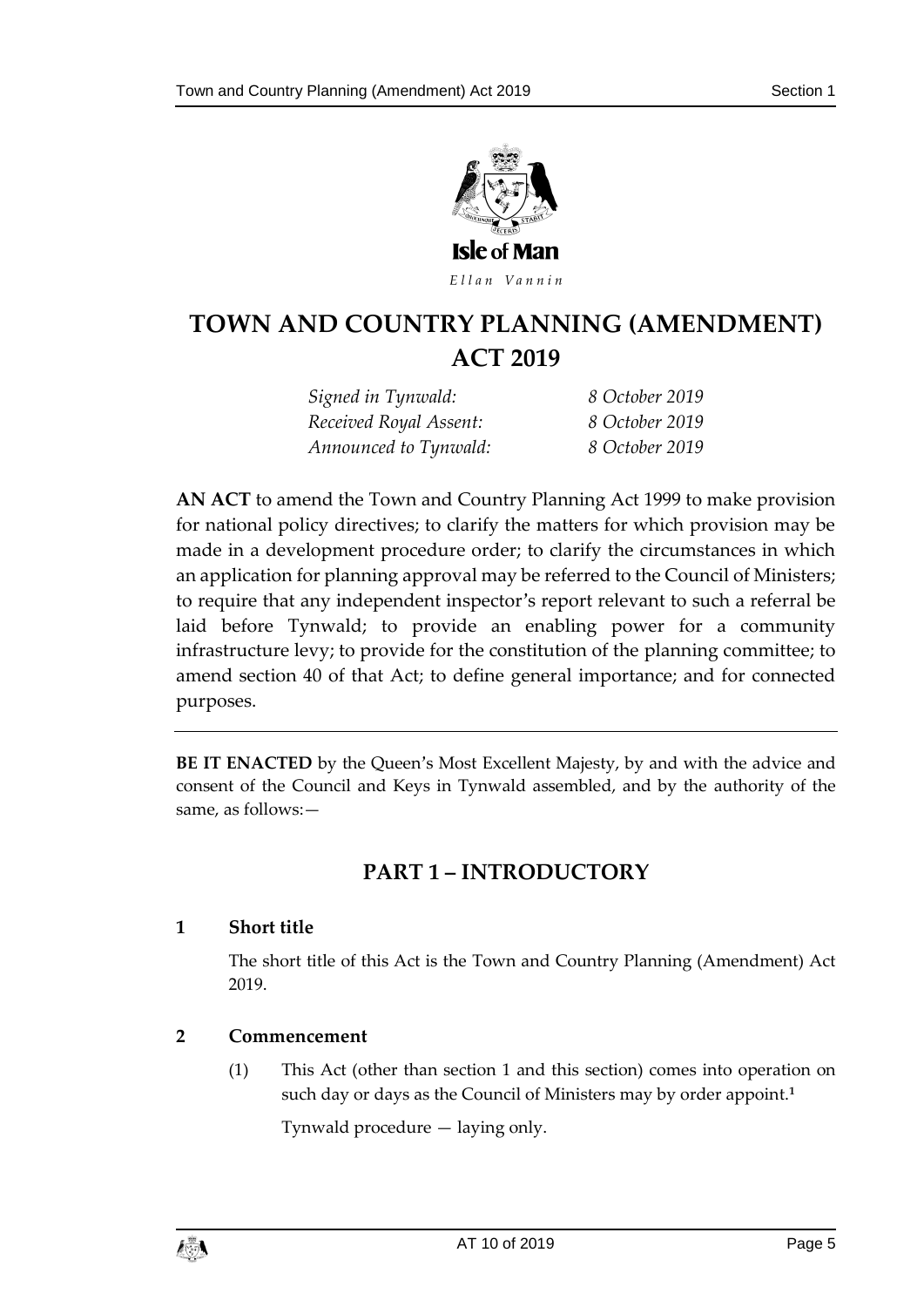(2) An order under subsection (1) may include such consequential, incidental, supplementary, savings, transitional and transitory provision as the Council of Ministers considers necessary or expedient.

## <span id="page-5-0"></span>**PART 2 – TOWN AND COUNTRY PLANNING ACT 1999 AMENDED**

#### <span id="page-5-2"></span><span id="page-5-1"></span>**3 Town and Country Planning Act 1999 amended**

The *Town and Country Planning Act 1999* is amended as follows.

#### DIVISION 1 — NATIONAL POLICY DIRECTIVES

#### <span id="page-5-3"></span>**4 Section 2 amended**

- (1) [Amended subsection (2A)]
- (2) [Inserted subsection (2B)]

#### <span id="page-5-4"></span>**5 Section 2A inserted**

[Inserted section 2A]

#### <span id="page-5-5"></span>**6 Section 5 amended**

In section 5 (validity of plans)  $-$ 

- (a) [Amended section heading]
- (b) [Inserted paragraph  $(1)(c)$ ]
- (c) [Substituted subsection (2) and inserted subsections (3) and (4)]

#### <span id="page-5-6"></span>**7 Section 10 amended — national policy directives**

[Inserted paragraph 10(4)(ab)]

#### <span id="page-5-8"></span><span id="page-5-7"></span>**8 Section 45 amended — national policy directives**

[Inserted definition of "national policy directive"]

#### DIVISION 2 — DEVELOPMENT PROCEDURE ORDERS

#### <span id="page-5-9"></span>**9 Section 10 amended — development procedure orders**

- (1) [Inserted paragraph  $10(6)(f)$ ]
- (2) After section 10(6), insert —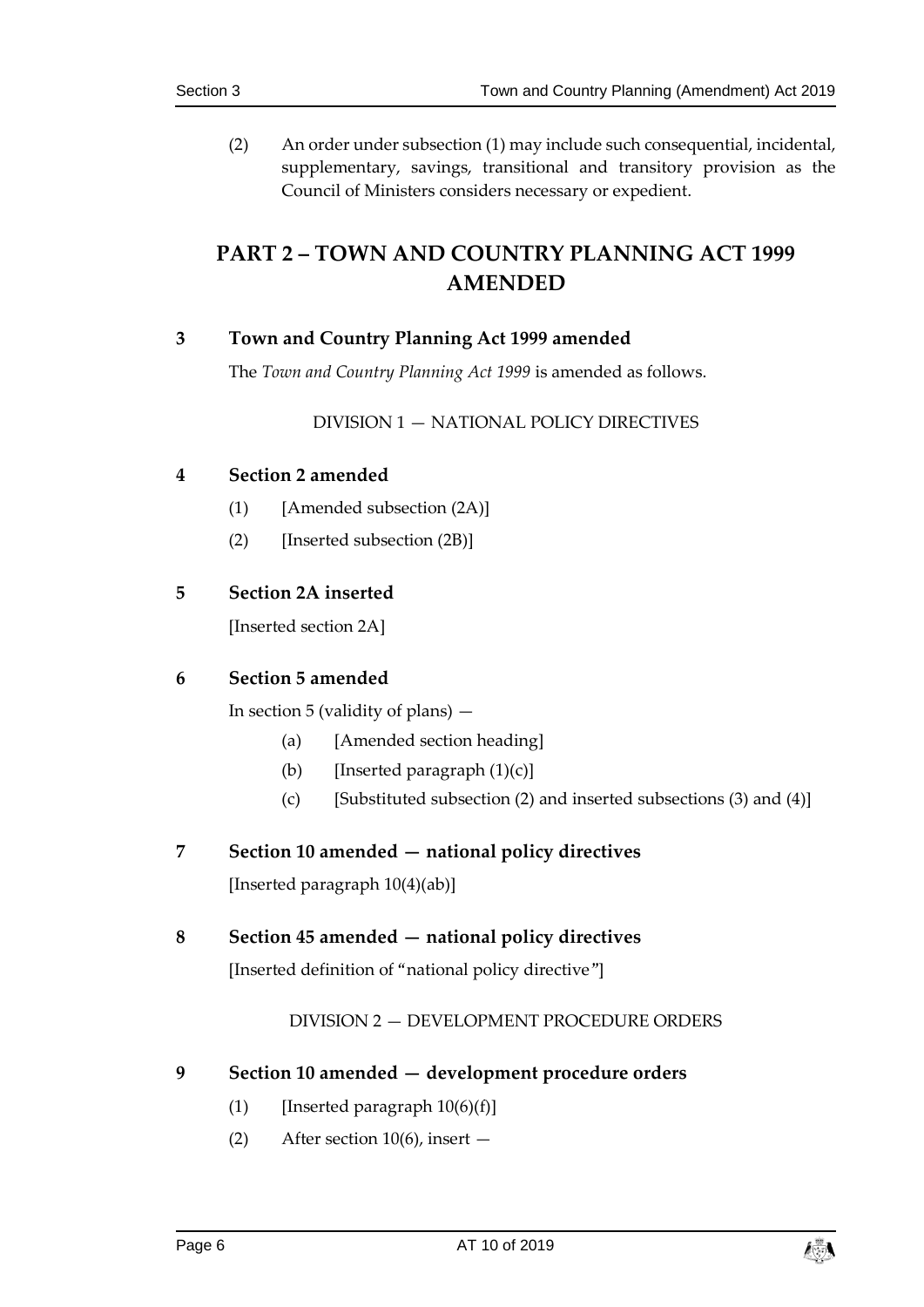- $\text{16A}$  (6A) If a development procedure order makes provision for the grant of minor changes to a planning approval, the order shall include provision for —
	- (a) the procedure for the determination of applications for minor changes; and
	- (b) the making of orders for the payment of costs in connection with such an application. $\boldsymbol{\mathsf{E}}$ .

#### <span id="page-6-1"></span><span id="page-6-0"></span>DIVISION 3 — REFERRAL OF APPLICATIONS TO THE COUNCIL OF MINISTERS

#### **10 Section 11 amended**

- (1) [Substituted subsection (1) and inserted subsection (1A)]
- <span id="page-6-2"></span>(2) [Amended section  $11(2)(a)$ ]

#### DIVISION 4 — COMMUNITY INFRASTRUCTURE LEVY

#### <span id="page-6-3"></span>**11 Section 13A inserted**

After section 13 (agreements regulating development of land), insert —

*«Community Infrastructure Levy*

#### **13A Community infrastructure levy**

P2008/29/205-223 and drafting

- (1) The Council of Ministers shall, with the concurrence of the Treasury, make regulations providing for the imposition of a charge to be known as Community Infrastructure Levy ("CIL").
- (2) The Council of Ministers may delegate to any member or officer of the Department, or any other person, its functions under this section, other than the power to make regulations under subsection (1).
- (3) A delegation by the Council of Ministers under subsection (2) may impose conditions with which a person exercising a function under the delegation must comply.
- (4) Regulations made under subsection (1) may include provision about the matters in respect of which CIL may be charged and the procedures to be followed in connection with CIL.
- (5) Without limiting subsection (4), the regulations may make provision for —
	- (a) procedures to be followed by the Council in proposing to begin charging CIL;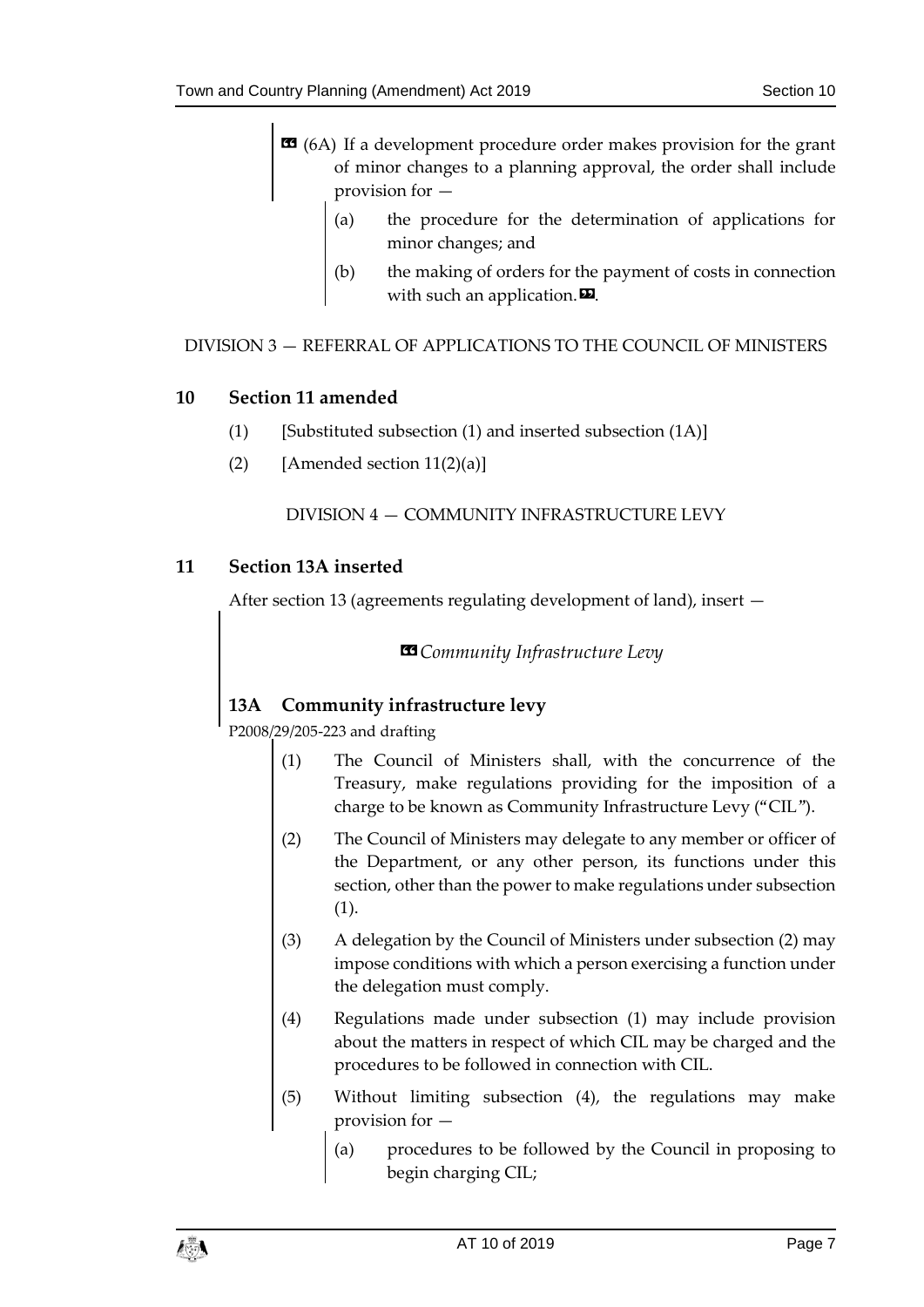| (b)     | procedures to be followed by the Council in relation to<br>charging CIL;                                                                                       |
|---------|----------------------------------------------------------------------------------------------------------------------------------------------------------------|
| (c)     | procedures to be followed by the Council in proposing to<br>stop charging CIL;                                                                                 |
| (d)     | consultation;                                                                                                                                                  |
| (e)     | the form and content of documents;                                                                                                                             |
| (f)     | setting rates or other criteria;                                                                                                                               |
| (g)     | the collection of CIL and provision for payment on account<br>or by instalments;                                                                               |
| (h)     | the repayment of CIL (with or without interest);                                                                                                               |
| (i)     | the matters to which received CIL may be applied;                                                                                                              |
| (i)     | the terms and conditions of appointment and remuneration<br>of any person in relation to charging, collecting or the<br>enforcement of CIL;                    |
| (k)     | the reimbursement of expenditure incurred by the Council<br>(including provision for enforcement);                                                             |
| (1)     | combining procedures in connection with CIL with<br>procedures for another purpose of the Council (including a<br>purpose of the Council in another capacity); |
| (m)     | procedures to be followed in connection with actual or<br>potential liability for CIL;                                                                         |
| (n)     | procedures to be followed in respect of an exemption from<br>CIL or a reduction of CIL;                                                                        |
| $\circ$ | how the following powers are to be used, or are not to be<br>$used -$                                                                                          |
|         | (i)<br>section 13 (agreements regulating development of<br>land); and                                                                                          |
|         | section 109A of the Highways Act 1986 (agreements as<br>(ii)<br>to execution of works);                                                                        |
| (p)     | the exercise of any other power relating to planning or<br>development;                                                                                        |
| (q)     | permitting a person to exercise a discretion in respect of any<br>matters specified in the regulations;                                                        |
| (r)     | giving guidance by the Council about any matter connected<br>with CIL; and                                                                                     |
| (s)     | the contravention of the regulations to be an offence and<br>prescribe a penalty on summary conviction -                                                       |
|         | where the offence comprises a failure to pay CIL, a<br>(i)<br>fine not exceeding twice the amount of the CIL due;<br>and                                       |

$$
\mathbb{A}^{\mathbb{Z}}_{\mathbb{Z}}
$$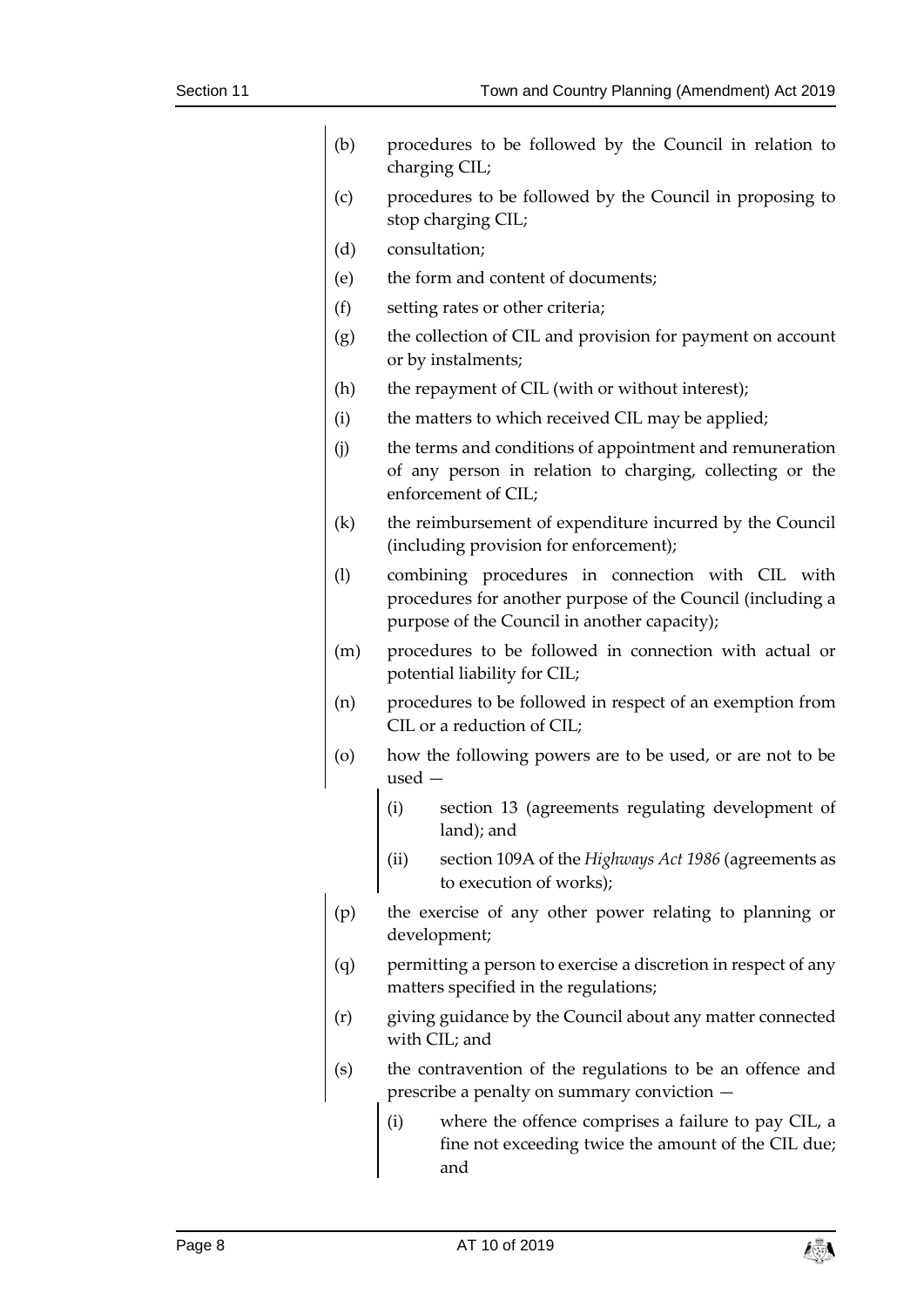- (ii) in any other case a fine not exceeding level 4 on the standard scale.
- (6) Without limiting subsection (4), CIL regulations may  $-$ 
	- (a) make provision that applies generally or only to specified cases, circumstances or areas;
	- (b) make different provision for different cases, circumstances or areas;
	- (c) provide, or allow a charging schedule to provide, for exceptions;
	- (d) confer, or allow a charging schedule to confer, a discretionary power on the Council or another specified person;
	- (e) apply an enactment, with or without modifications; and
	- (f) make incidental, consequential, supplementary, transitional or transitory provision or savings (and may include provision or savings disapplying or modifying the effect of or amending an enactment).  $\mathbf{D}$ .

#### <span id="page-8-1"></span><span id="page-8-0"></span>**12 Section 45 amended — Community Infrastructure Levy**

[Inserted definition of "**CIL**"]

DIVISION 5 — PLANNING COMMITTEE

#### <span id="page-8-2"></span>**13 Part 4A inserted**

[Inserted Part 4A (sections 39B to 39G)]

#### <span id="page-8-3"></span>**14 Section 45 amended — planning authority and planning committee**

- (1) Section 45 (interpretation) is amended as follows.
- (2) [Inserted definitions of "planning authority" and "planning committee"]
- <span id="page-8-4"></span>(3) [Inserted subsection (3)]

#### DIVISION 6 — OUTSIDE ORGANISATIONS

#### <span id="page-8-5"></span>**15 Section 40 amended**

In section 40 (involvement of outside organisations in planning) —

- (a) [Amended subsection (1)]
- (b) [Amended subsection (2)]

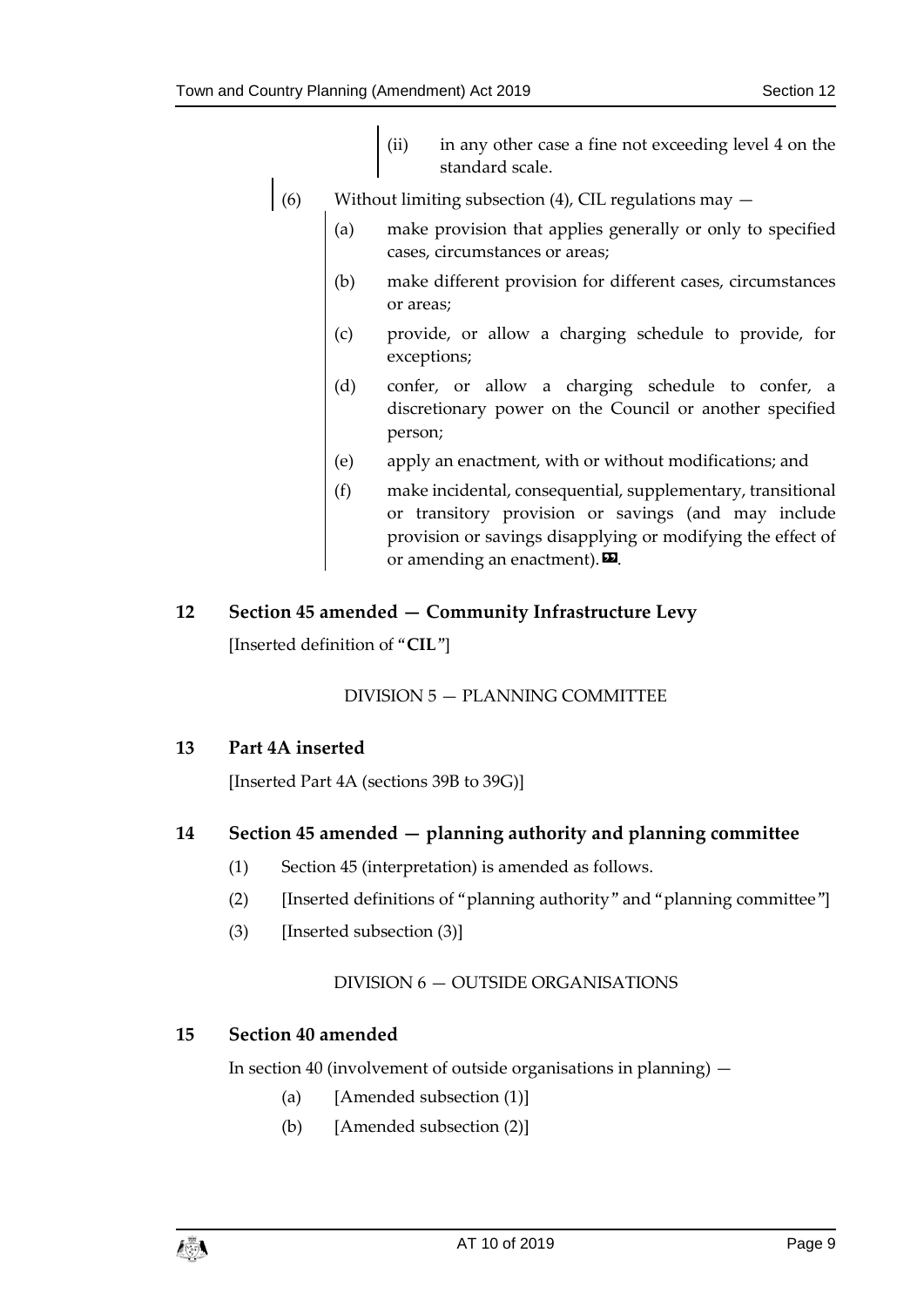#### DIVISION 7 — GENERAL IMPORTANCE

#### <span id="page-9-1"></span><span id="page-9-0"></span>**16 Section 45 amended — general importance**

[Inserted definition of "general importance"]

#### <span id="page-9-3"></span><span id="page-9-2"></span>**17 Section 45A — inserted**

[Inserted section 45A]

### **PART 3 — GENERAL**

#### <span id="page-9-4"></span>**18 Consequential amendments**

In section 44 of the *Town and Country Planning Act 1999* (Tynwald control of orders and regulations) —

- (a) [Substituted subsection (1)]
- (b) [Amended subsection (2)]
- (c) [Inserted subsection (4)]